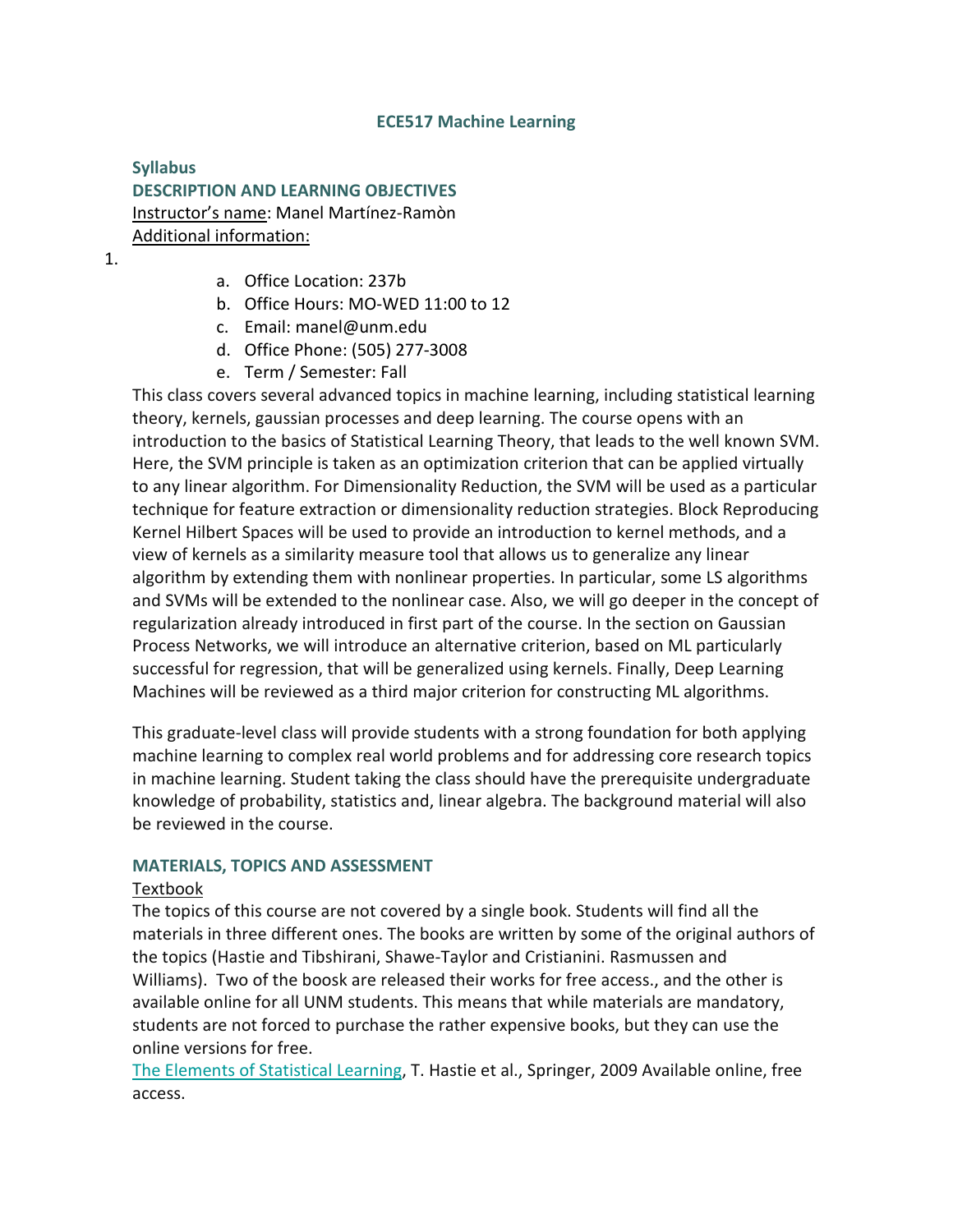Kernel [Methods](http://site.ebrary.com.libproxy.unm.edu/lib/unma/docDetail.action?docID=10131674) for Pattern Analysis, J. Shawe-Taylor, N. Cristianini, Cambridge University Press, 2004. Available online through UNM Libraries

Gaussian [Processes](http://www.gaussianprocess.org/gpml/) for Machine Learning, C. Rasmussen et al., MIT Press, 2006 (Available online, free access)

Other supplemental materials:

- "A Tutorial on Support Vector Machines for Pattern [Recognition"](http://research.microsoft.com/pubs/67119/svmtutorial.pdf), by Christopher Burge
- Hinton, G. A practical guide to train Restricted [Boltzmann](http://www.cs.toronto.edu/%7Ehinton/absps/guideTR.pdf) Machines.
- Hinton, G. E. and Salakhutdinov, R. R. (2006) Reducing the [dimensionality](http://www.cs.toronto.edu/%7Ehinton/science.pdf) of data with neural [networks.](http://www.cs.toronto.edu/%7Ehinton/science.pdf) Science, Vol. 313. no. 5786, pp. 504 - 507, 28 July 2006.
- [Software](http://www.cs.toronto.edu/%7Ehinton/MatlabForSciencePaper.html) of Hinton, G. E. and Salakhutdinov, R. R. (2006)
- Hinton, G. E., Osindero, S. and Teh, Y. (2006) A fast learning [algorithm](http://www.cs.toronto.edu/%7Ehinton/absps/ncfast.pdf) for deep belief nets. Neural Computation, 18, pp 1527-1554
- Deep learining page at University of Toronto: <http://learning.cs.toronto.edu/> Specific course information
- 1. Brief description of the content of the course (catalog description).

This course covers topics in machine learning, including statistical learning theory, kernels, gaussian processes and deep learning. The course opens with an introduction to the basics of *Statistical Learning Theory*, that leads to the well known SVM. Here, the SVM principle is taken as an optimization criterion that can be applied virtually to any linear allgorithm. For *Dimensionality Reduction*, the SVM will be used as a particular technique for feature extraction or dimensionality reduction strategies. Block *Reproducing Kernel Hilbert Spaces* will be used to provide an introduction to kernel methods, and a view of kernels as a similarity measure tool that allows us to generalize any linear algorithm by extending them with nonlinear properties. In particular, some LS algorithms and SVMs will be extended to the nonlinear case. Also, we will go deeper in the concept of regularization already introduced in first part of the course. In the section on *Gaussian Process Networks*, we will introduce an alternative criterion, based on ML particularly successful for regression, that will be generalized using kernels. Finally, *Deep Learning Machines* will be reviewed as a third major criterion for constructing ML algorithms.

2. Prerequisites or co-requisites

Student taking the class should have knowledge of probability, statistics and, linear algebra. The background material will also be reviewed in the course. Also, it is mandatory to have basic knowledge of Matlab, Phython or similar language programming.

## Specific goals for the course

This graduate-level class will provide students with a strong foundation for both applying machine learning to complex real world problems and for addressing core research topics in machine learning.

*Topics covered*

### **Introduction**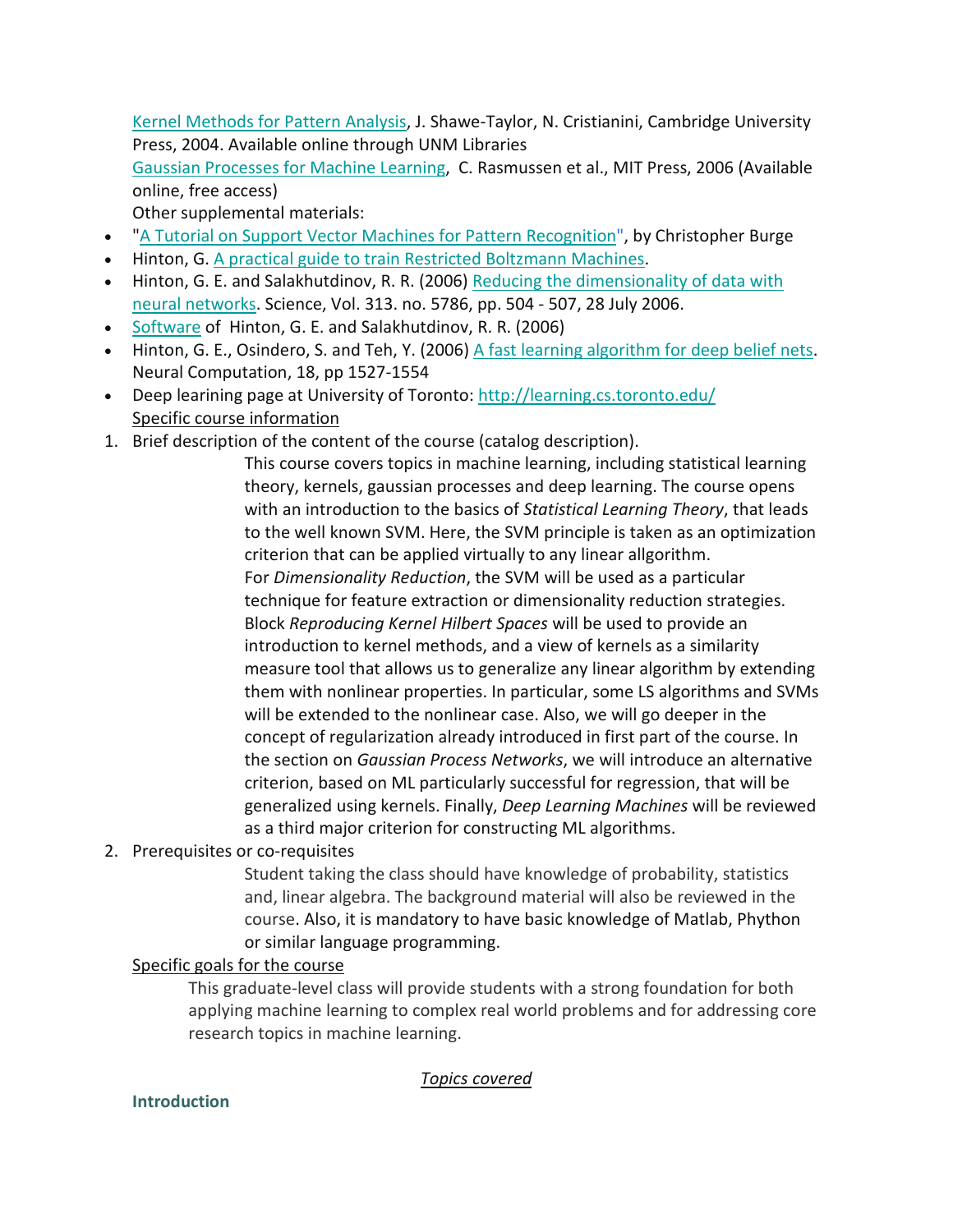### **Statistical learning theory.**

- Estimation function and risk minimization.
- Definition of learning problems: classification, estimation, unsupervised learning.
- Empirical risk minimization. The generalization ability of a learning machine.
- Consistency of learning.
- VC dimension and the structural risk minimization.
- The Support Vector Machine approach. Detailed derivation. SVC, SVR, SVDD, variants.
- Optimization procedures. **Reproducing Kernel Hilbert Spaces.**
- Overview
- Positive definite kernels.
- Main theorems. The kernel trick.
- Kernel based learning machines.
- Some basic kernels and kernel properties
- Kernel development and special kernel classes. **Gaussian Process Networks**
- Basic concepts.
- Gaussian process networks for regression and classification.
- Kernel versions of the GPN.
- o Dual formulation of the GPN.
- o The idea of covariance matrices.
- Parameter optimization and model selection.

### **Assignemnts, Projects and software**

A number of assignments will be required. They will be published at the beginning of the course, thorugh UNMLearn. Their due dates will be posted.

Student can optionally suggest a project at the beginning of the course. The proposed projects will be based on published articles in machine learning or in their current research. The students will have to write a report in a standard research paper format, and provide simulations and proofs or evidences of the report's claims, plus a discussion of their results. The professor will waive the student conducting a project of part or all of the homework as a function of the estimated difficulty and scope of the suggested project.

Experimental projects will be accepted in any platform, but the use of Matlab, Octave or Python is strongly advised.

#### **Assessment and grading policy**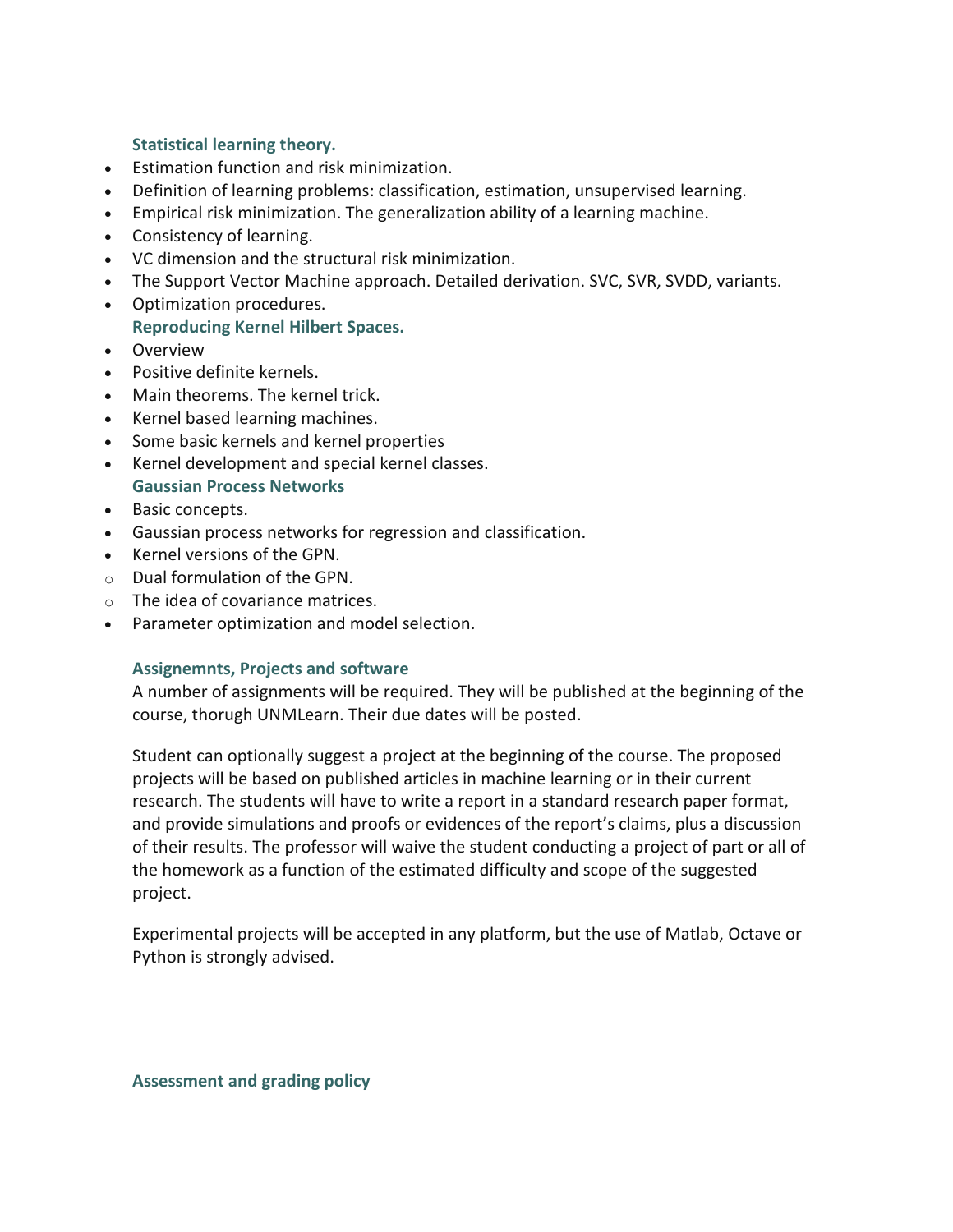The class will be graded accordingly to a final exam plus the grades resulting from the assignments. Prior the exam, students will have knowledge of their assignments grades. The grading percentages are:

Final exam: 50%. A passing grade on the final exam is required for passing the course. Homework 50%. Must be delivered before the deadlines Students choosing the grade/no grade option will be also required to deliver the homework. Audit students are welcome upon proper UNM registration.

### **Attendance Policy**

Regular and punctual attendance is required. UNM Pathfinder policies apply, which in part means instructor drops based on non-attendance are possible. This policy applies regardless of the grading option you have chosen.

### **Accommodation Statement**

Accessibility Services (Mesa Vista Hall 2021, 277-3506) provides academic support to students who have disabilities. If you think you need alternative accessible formats for undertaking and completing coursework, you should contact this service right away to assure your needs are met in a timely manner. If you need local assistance in contacting Accessibility Services, see the Bachelor and Graduate Programs office.

### **Academic Integrity**

The University of New Mexico believes that academic honesty is a foundation principle for personal and academic development. All University policies regarding academic honesty apply to this course. Academic dishonesty includes, but is not limited to, cheating or copying, plagiarism (claiming credit for the words or works of another from any type of source such as print, Internet or electronic database, or failing to cite the source), fabricating information or citations, facilitating acts of academic dishonesty by others, having unauthorized possession of examinations, submitting work of another person or work previously used without informing the instructor, or tampering with the academic work of other students. The University's full statement on academic honesty and the consequences for failure to comply is available in the college catalog and in the Pathfinder.

## **Cell Phones and Technology**

As a matter of courtesy, please mute cell phones, pagers, and other communication and entertainment devices prior to the beginning of class. The use of cell phones or other devices to chat, browse the Internet or for any other purpose during the class should be avoided. Notify me in advance if you are monitoring an emergency, for which cell phone ringers should be switched to vibrate.

## **Netiquette**

• *"In following with the UNM Student Handbook, all students will show respect to their fellow students and instructor when interacting in this course. Take Netiquette suggestions seriously. Flaming is considered a serious violation and will be dealt with promptly.*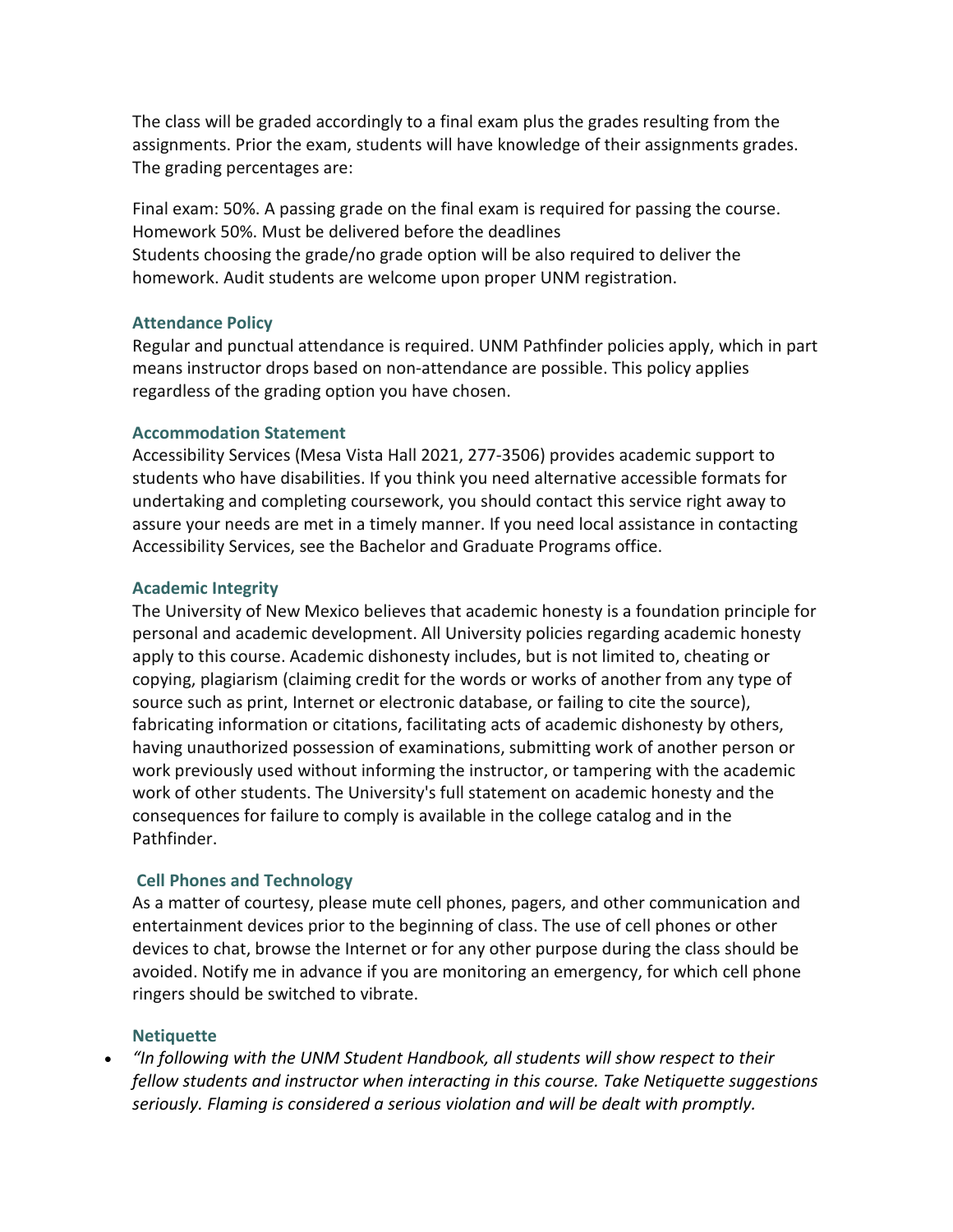*Postings that do not reflect respect will be taken down immediately." (Rebecca Adams, OLIT 535)*

- *"This course encourages different perspectives related to such factors as gender, race, nationality, ethnicity, sexual orientation, religion, and other relevant cultural identities. The course seeks to foster understanding and inclusiveness related to such diverse perspectives and ways of communicating."*
- *Link to Netiquette document:* <http://online.unm.edu/help/learn/students/pdf/discussion-netiquette.pdf>

# **REQUIRED MATERIALS AND TECHNICAL REQUIREMENTS**

The Elements of [Statistical](http://statweb.stanford.edu/%7Etibs/ElemStatLearn/) Learning, T. Hastie et al. (Available online, free access) [Gaussian](http://www.gaussianprocess.org/gpml/) [Processes](http://www.gaussianprocess.org/gpml/) for Machine Learning, C. Rasmussen et al. (Available online, free access) Pattern Recognition, C. Bishop Kernel [Methods](http://www.kernel-methods.net/toc.html) for Pattern Analysis, J. Shawe-Taylor, N. CristianiniA number of tutorials will be available online through UNM library access. **Computer**

- A high speed Internet connection is highly recommended.
- Supported browsers include: Internet Explorer, Firefox, and Safari. Detailed Supported Browsers and Operating Systems: <http://online.unm.edu/help/learn/students/>
- Any computer capable of running a recently updated web browser should be sufficient to access your online course. However, bear in mind that processor speed, amount of RAM and Internet connection speed can **greatly** affect performance. Many locations offer free high-speed Internet access including UNM's [Computer](http://it.unm.edu/pods/locations.html) Pods.
- For using the Kaltura Media Tools inside Learn, be sure you have downloaded and installed the latest version of [Java,](https://www.java.com/en/) [Flash,](https://get.adobe.com/flashplayer/) and Mozilla [Firefox.](https://www.mozilla.org/en-US/) They may not come preloaded.
- Microsoft Office products are available free for all UNM students (more information on the UNM IT Software Distribution and Downloads page: [http://it.unm.edu/software/index.html\)](http://it.unm.edu/software/index.html)
- MATLAB or PYTHON is required. **For UNM Learn Technical Support: (505) 277-0857 (24/7) or use the "Create a Support Ticket" link in your course.**

# **WEB CONFERENCING**

*Web conferencing will be used in this course during the following times and dates: For the online sessions, you will need:*

- *A USB headset with microphone. Headsets are widely available at stores that sell electronics, at the UNM Bookstore or online.*
- *A high-speed internet connection is highly recommended for these sessions. A wireless Internet connection may be used if successfully tested for audio quality prior to web conferencing.*
- *For UNM Web Conference Technical Help: (505) 277-0857*

**Tracking Course Activity** UNM Learn automatically records all students' activities including: your first and last access to the course, the pages you have accessed, the